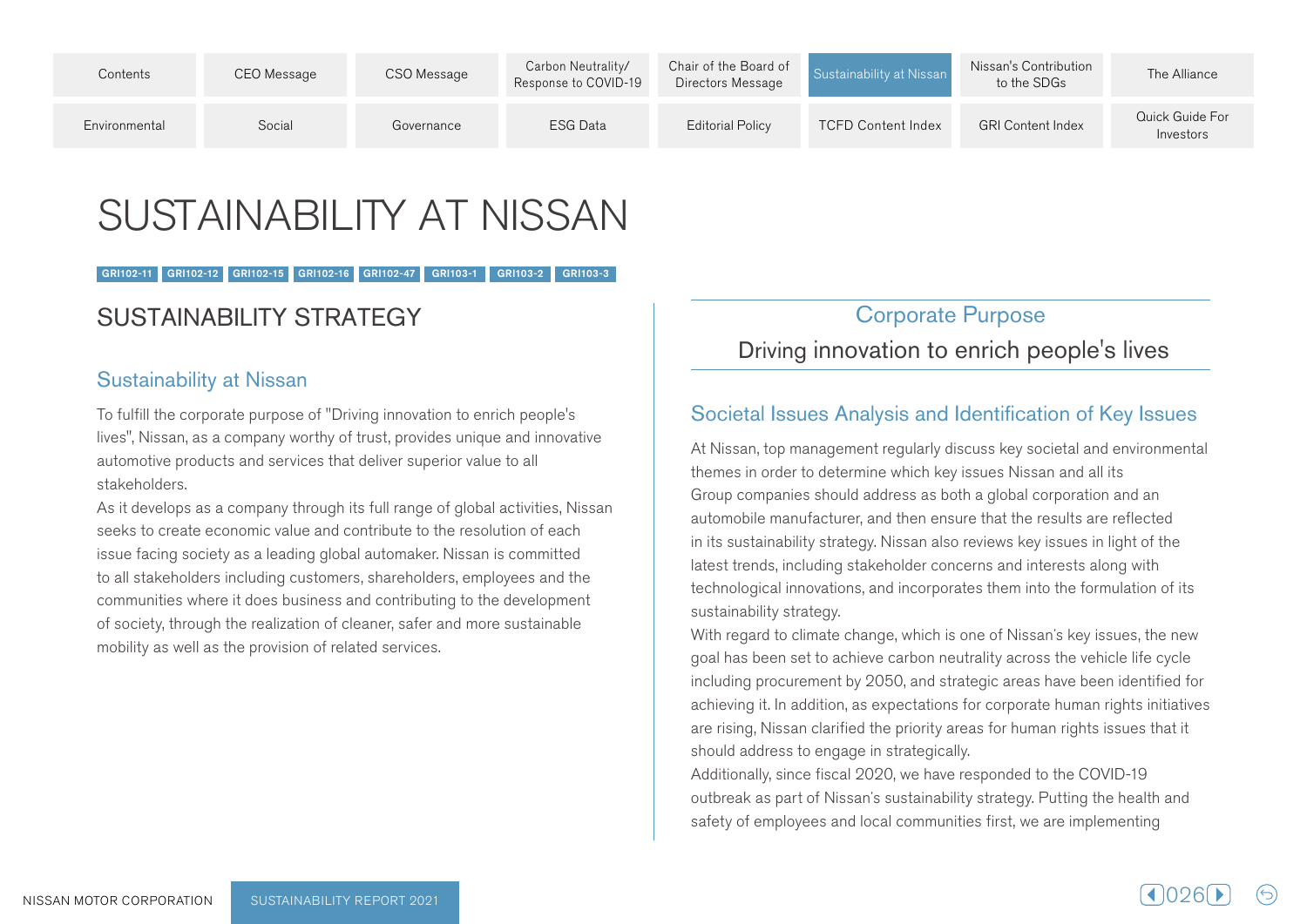| Contents      | CEO Message | CSO Message | Carbon Neutrality/<br>Response to COVID-19 | Chair of the Board of<br>Directors Message | Sustainability at Nissan  | Nissan's Contribution<br>to the SDGs | The Alliance                 |
|---------------|-------------|-------------|--------------------------------------------|--------------------------------------------|---------------------------|--------------------------------------|------------------------------|
| Environmental | Social      | Governance  | <b>ESG Data</b>                            | <b>Editorial Policy</b>                    | <b>TCFD Content Index</b> | <b>GRI Content Index</b>             | Quick Guide For<br>Investors |

various measures based on the advice of experts.

Furthermore, we proactively deploy social contribution support for local communities at each Nissan site globally, and participate in the "IP open access declaration against COVID-19". In accordance with this declaration, Nissan will not seek compensation, nor assert any patent, utility model, design or copyright against any activities whose purpose is to prevent the spread of COVID-19.

\*For a highlight of our climate change initiatives >>>P014 \*For more information on our human rights initiatives  $>>$  P117

### Sustainability Strategy: "Nissan Sustainability 2022"

Today's society is broadly affected by megatrends like demographic shifts and advancing urbanization, both of which are increasing global demand for mobility. Rapid technological advances are transforming the automobile industry, inaugurating a period of unprecedented change. To allow Nissan to lead in responding to these social trends and providing new value through innovation, the company has formulated a sustainability strategy in 2018 called Nissan Sustainability 2022.

Under Nissan Sustainability 2022, Nissan clarifies its activities in terms of the ESG (Environmental, Social and Governance) aspects. Nissan Sustainability 2022 also outlines Nissan's initiatives toward contributing to the sustainability of society as well as its own sustainable growth as a .company

# Key Themes for Nissan Sustainability 2022: Realizing a Zero-Emission, Zero-Fatality Society

The wide availability of automobiles has let countless people enjoy the convenience that comes with automotive mobility as well as the pleasure of driving itself. At the same time, however, increased greenhouse gas. emissions and traffic accidents are pressing issues for the world today. Nissan is using its position as a world-leading automaker to pursue the ultimate goals of achieving zero emissions, through carbon neutrality across the life cycle of its products by 2050, and zero fatalities, through the elimination of virtually all fatalities that result from traffic accidents involving Nissan cars. To this end, the company will work together by growing as an inclusive organization that supports a diverse range of employees in demonstrating their abilities and developing as professionals over the medium and long term.

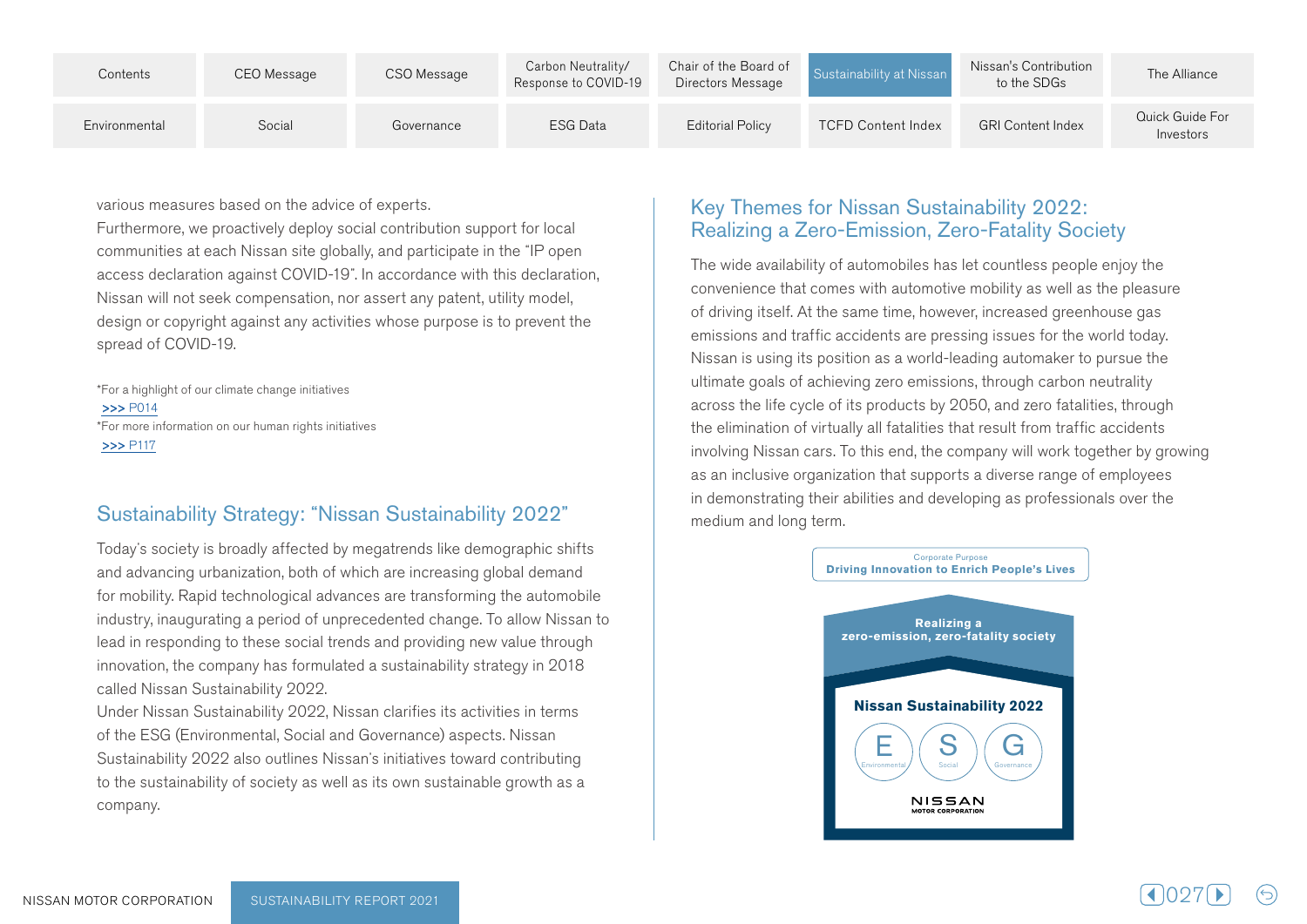| Contents      | CEO Message | CSO Message | Carbon Neutrality/<br>Response to COVID-19 | Chair of the Board of<br>Directors Message | Sustainability at Nissan  | Nissan's Contribution<br>to the SDGs | The Alliance                 |
|---------------|-------------|-------------|--------------------------------------------|--------------------------------------------|---------------------------|--------------------------------------|------------------------------|
| Environmental | Social      | Governance  | ESG Data                                   | <b>Editorial Policy</b>                    | <b>TCFD Content Index</b> | <b>GRI Content Index</b>             | Quick Guide For<br>Investors |

Environmental: Under its environmental philosophy of "a Symbiosis of People, Vehicles and Nature," Nissan contributes to resolving environmental challenges based on social needs together with long-term vision.

#### Nissan Green Program 2022

· Nissan's midterm environmental action plan Nissan Green Program 2022 (NGP2022) calls for actions to be taken on four challenges: Climate Change, Resource Dependency, Air Quality and Water Scarcity.

### Social: Nissan respects the rights of all stakeholders.

#### **Traffic safety**

·Aiming for virtually zero fatalities in traffic accidents involving Nissan vehicles as an ultimate goal, Nissan will promote the development and implementation of autonomous driving and other effective safety technologies.

### Diversity and inclusion

·Nissan will build an inclusive, innovation-creating organization designed for sustainable development, where individual employees with diverse backgrounds in terms of gender, nationality, ethnicity, race and age can demonstrate their potential to the fullest.

### **Quality**

. With the voice of the customer as our top priority, Nissan will provide top-<br>level quality in its products and services around the world.

#### Supply chain

 $\cdot$  Nissan will establish a sustainable supply chain with due regard to human rights and the environment.

#### Employees

To ensure that each individual employee can continuously learn and develop their potential to the fullest, Nissan will provide opportunities for learning that employees can access wherever and whenever they wish. Furthermore, Nissan will also aim to create lively workplaces where the health and safety of employees is the top priority.

### Community engagement

· Through activities that contribute to local communities on the themes of "zero emission," "zero fatality" and "zero inequality," Nissan will aim to realize "a Cleaner, Safer and More Inclusive Society,"

### Governance: Nissan complies with laws, regulations and rules and engages in business activities that are just, fair and transparent.

### Corporate governance/internal control

· Nissan will strengthen its corporate governance and enhance its compliance systems globally, promoting business activities that comply with laws and regulations and are highly transparent.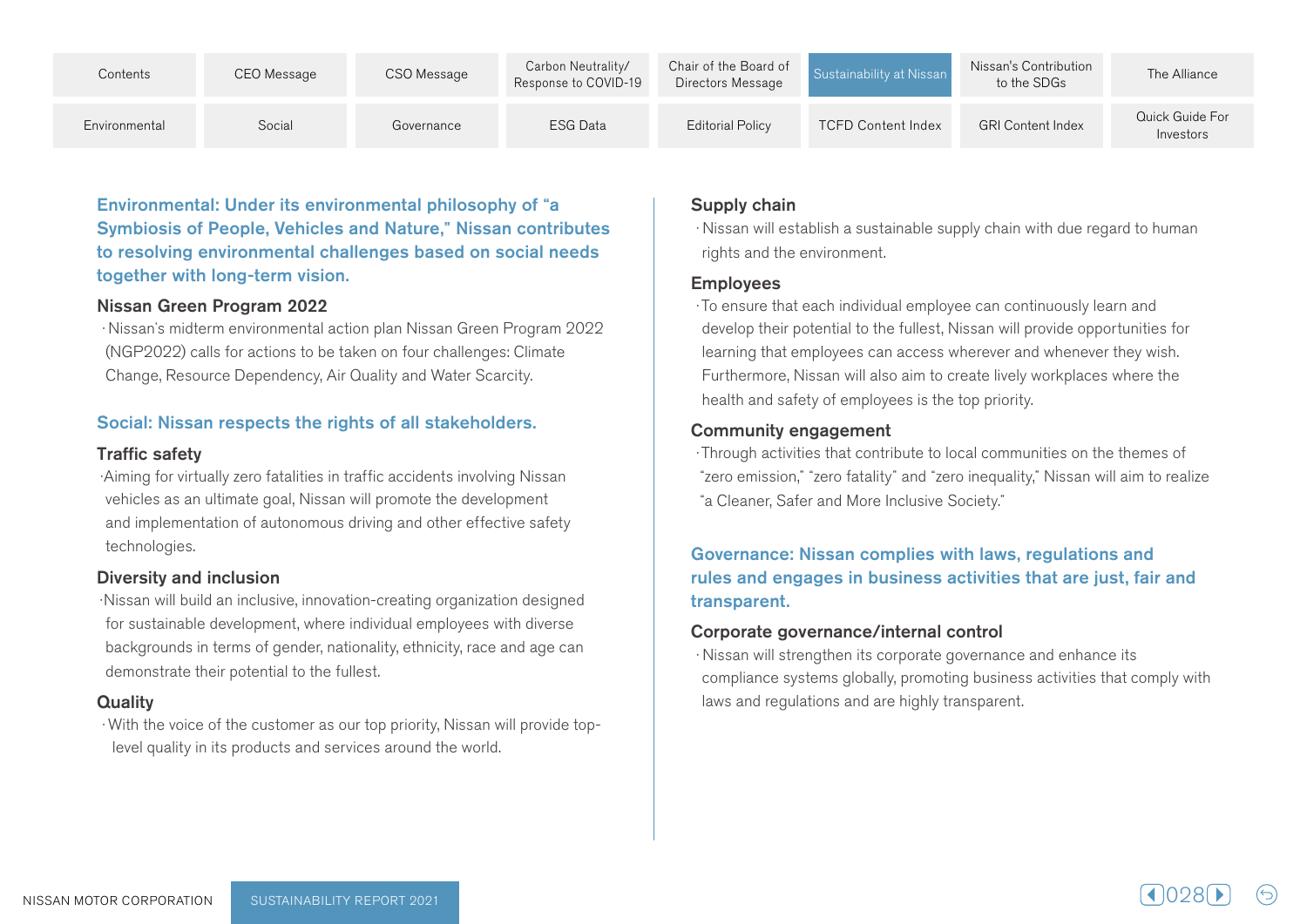| Contents      | CEO Message | CSO Message | Carbon Neutrality/<br>Response to COVID-19 | Chair of the Board of<br>Directors Message | Sustainability at Nissan  | Nissan's Contribution<br>to the SDGs | The Alliance                 |
|---------------|-------------|-------------|--------------------------------------------|--------------------------------------------|---------------------------|--------------------------------------|------------------------------|
| Environmental | Social      | Governance  | <b>ESG Data</b>                            | <b>Editorial Policy</b>                    | <b>TCFD Content Index</b> | <b>GRI Content Index</b>             | Quick Guide For<br>Investors |

# **Selecting Key Report Themes**

To share the company's sustainability activities and the thinking behind them to as broad an audience as possible, each year Nissan publishes a Sustainability Report. By sharing this information, we increase the level of transparency of our actions while creating opportunities to improve our activities by incorporating feedback from stakeholders, thereby contributing to the development of a sustainable society.

Reporting themes are selected on the basis of potential impact on business activities and level of interest from stakeholders. Potential impact on business activities is evaluated by referring to previously recognized issues, various sustainability guidelines, trends and current global events inside and outside the automobile industry. Stakeholder interest is evaluated based on interviews conducted as necessary with both internal and external stakeholders and analyses provided by external consultants.

# Participation in the UN Global Compact

Nissan actively supports a number of international guidelines and agreements, respecting international policies and standards as it conducts its business operations.

Since January 2004, Nissan has participated in the United Nations Global Compact, a corporate responsibility initiative built around 10 universal principles regarding human rights, labor, the environment and anti-corruption. The UN Global Compact was originally proposed by UN Secretary-General Kofi Annan in an address to the World Economic Forum (Davos forum) in 1999. Businesses may pledge to support its principles of their own free will. Nissan's sustainability management aims to enhance the full range of the company's activities based on these 10 principles.



\* Click here for more information on the UN Global Compact. https://www.unglobalcompact.org/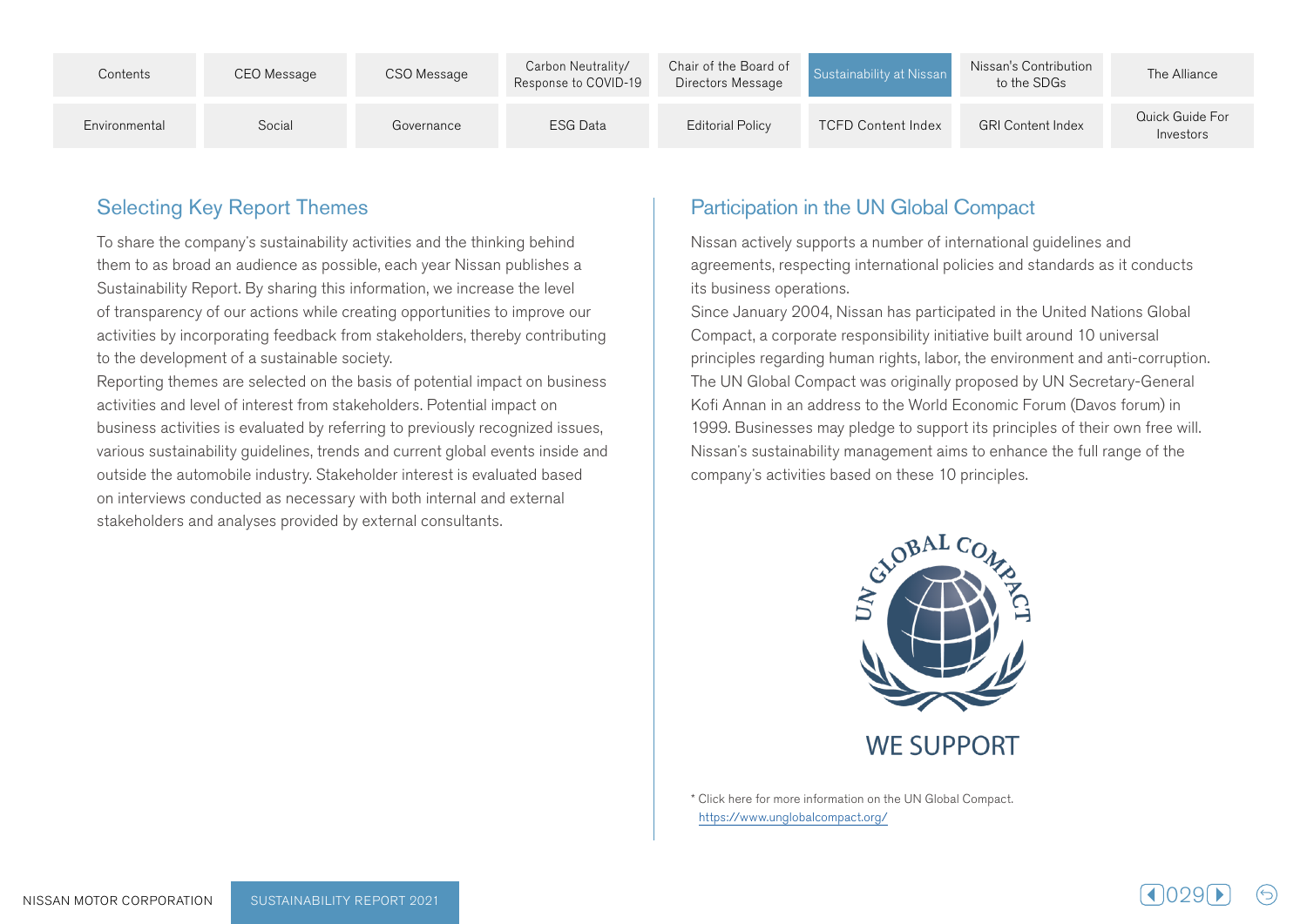| Social<br><b>ESG Data</b><br><b>GRI Content Index</b><br><b>Editorial Policy</b><br><b>TCFD Content Index</b><br>Environmental<br>Governance<br>Investors | Contents | CEO Message | CSO Message | Carbon Neutrality/<br>Response to COVID-19 | Chair of the Board of<br>Directors Message | Sustainability at Nissan | Nissan's Contribution<br>to the SDGs | The Alliance    |
|-----------------------------------------------------------------------------------------------------------------------------------------------------------|----------|-------------|-------------|--------------------------------------------|--------------------------------------------|--------------------------|--------------------------------------|-----------------|
|                                                                                                                                                           |          |             |             |                                            |                                            |                          |                                      | Quick Guide For |

GRI102-21 GRI102-40 GRI102-42 GRI102-43 GRI102-44

# STAKEHOLDER ENGAGEMENT

# Dialogue with Stakeholders

Nissan defines stakeholders as those individuals and organizations that influence or are influenced by the company's business. The company aims to align its corporate activities with societal needs. Nissan gathers and integrates stakeholder feedback into its operations to build trustworthy relationships. To incorporate as many opinions as possible, the company provides various opportunities for dialogue with stakeholders and seeks to identify opportunities and risks in their early stages. These interactions take place at its global headquarters and other facilities in Japan and globally. Nissan established this structure to ensure feedback reaches the company. For specific examples of dialogue with stakeholders, please refer to the company's sustainability strategy section.



| <b>Stakeholders</b>                                                        | Stakeholder Engagement                                                                                                                                                                                                    | Stakeholder Interests,<br><b>Main Topics</b>                                                                                   |
|----------------------------------------------------------------------------|---------------------------------------------------------------------------------------------------------------------------------------------------------------------------------------------------------------------------|--------------------------------------------------------------------------------------------------------------------------------|
| <b>Customers</b>                                                           | Customer service interaction, contact through<br>dealers, websites, showrooms, events, customer<br>surveys, media (TV, magazines, social media,<br>etc.), owners meetings, vehicle maintenance,<br>mailing service        | • Product and service quality<br>• Customer support                                                                            |
| <b>Employees</b>                                                           | Direct contact (including whistleblowing<br>system), intranet, internal events,<br>interviews, surveys                                                                                                                    | • Company performance and issues<br>. Workplace diversity<br>· Workplace environment<br>• Career, training                     |
| Suppliers and<br><b>Dealers</b>                                            | Suppliers conferences, dealer<br>conventions, business meetings, direct<br>contact, briefings, events, corporate<br>guidelines, websites                                                                                  | · Fair trade<br>. Nissan's sustainability policies,<br>medium-term business plan,<br>and purchasing policies                   |
| Shareholders and<br>Investors                                              | Direct contact with IR team, shareholders<br>meetings, financial results briefings, IR<br>events, IR meetings, websites, Nissan<br>Management Report, mailing service                                                     | · Strategies, performance, and<br>sustainability initiatives to<br>enhance corporate value                                     |
| Governments,<br>Industrial<br>Associations and<br><b>Business Partners</b> | Direct contact, joint research studies,<br>initiatives with industry organizations,<br>roundtables, opinion-exchanges and<br>other events                                                                                 | • Legal compliance<br>• Cooperation with<br>demonstration experiments<br>and other public measures<br>· Promote joint programs |
| NGOs and NPOs                                                              | Direct contact, management of<br>philanthropic programs, donations,<br>disaster relief activities, events,<br>assistance via foundations                                                                                  | • Cooperation and support for<br>the resolution of societal<br>issues                                                          |
| <b>Local Communities</b><br>and Future<br>Generations                      | Direct contact with business facilities,<br>local events, plant visits, philanthropic<br>activities, conferences, traffic safety<br>awareness campaigns, assistance via<br>foundations, educational programs,<br>websites | • Local community<br>contributions<br>• Corporate philosophy<br>· Nissan's sustainability<br>initiatives                       |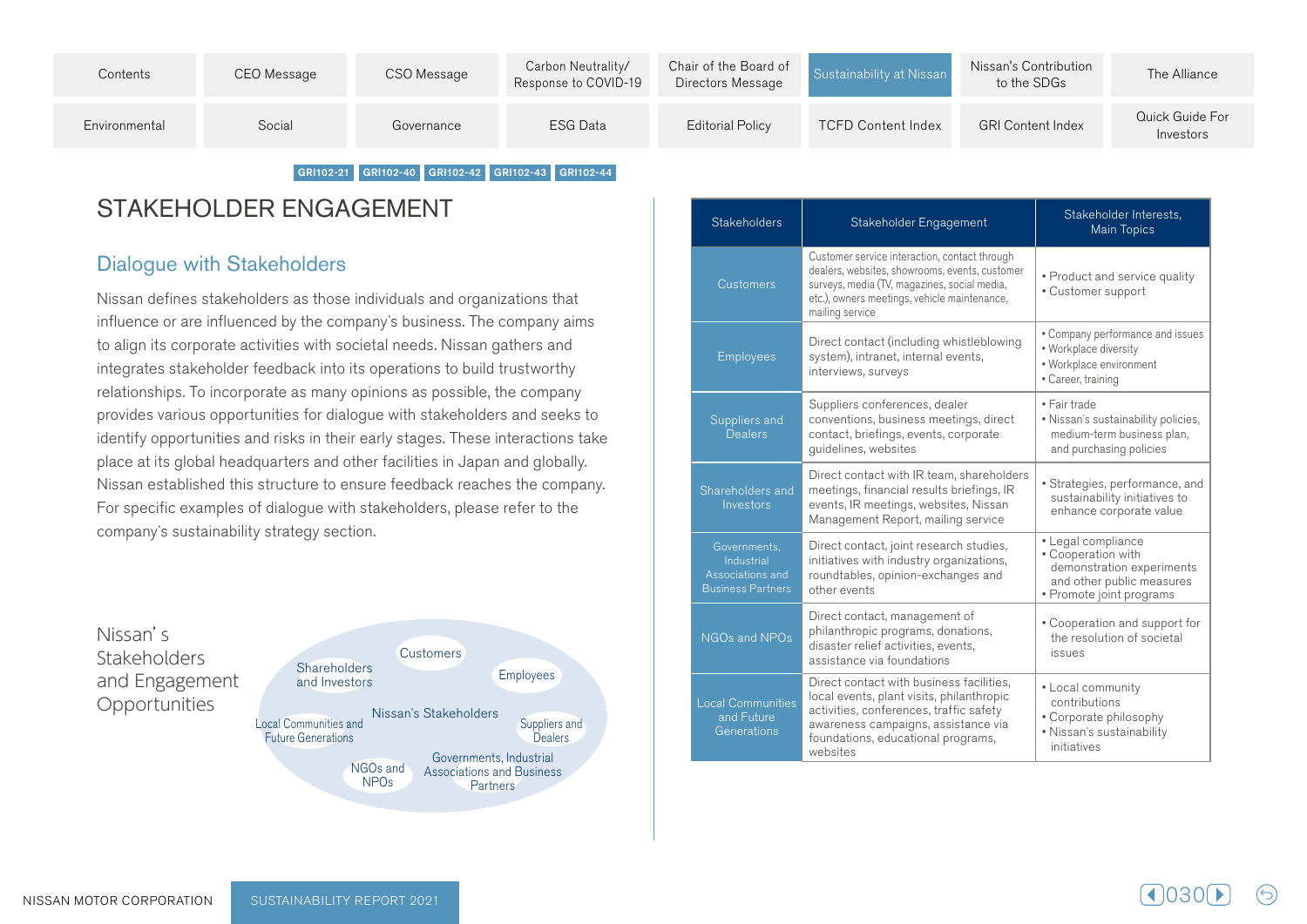| Contents      | CEO Message | CSO Message | Carbon Neutrality/<br>Response to COVID-19 | Chair of the Board of<br>Directors Message | Sustainability at Nissan  | Nissan's Contribution<br>to the SDGs | The Alliance                 |
|---------------|-------------|-------------|--------------------------------------------|--------------------------------------------|---------------------------|--------------------------------------|------------------------------|
| Environmental | Social      | Governance  | <b>ESG Data</b>                            | <b>Editorial Policy</b>                    | <b>TCFD Content Index</b> | <b>GRI Content Index</b>             | Quick Guide For<br>Investors |

### Nissan's Approach to Shareholder and Investor **Engagement**

Nissan's shareholders and investors are partners in the creation of a more sustainable society. To that end, and to facilitate deeper understanding, the company has an active investor relations (IR) program that provides transparent information promptly. The company, along with its chief financial officer (CFO), conducts constructive dialogues with shareholders and investors. In order to build trustworthy relationships, the company communicates its long-term vision, innovations applied to enhance competitiveness and the latest market trends on a timely basis. The company also established a department dedicated solely to investor relations. The IR department gathers materials from relevant functional sections, such as corporate planning, finance, accounting, and legal, and discloses appropriate information. Questions and feedback from shareholders and investors are reported to executive management and reflected in the company's corporate decision making. In order to mitigate the risk of insider trading, the company refrains from communicating with investors during the period beginning on the quarter-end date and ending at the time of the announcement of the earnings results.

# Communication with Shareholders and Investors

The IR department conducts quarterly results briefings and meets frequently online with institutional investors and analysts from securities companies. The department proactively communicates about the company's operations and initiatives at business briefings and equity conferences hosted by the various securities companies. Topical information is also available on the IR website. Each year we hold events to present our business activities to investors and analysts, focusing on themes most relevant to them and making available our divisional and regional managers to actively provide the required information.

In September 2020 and March 2021, the IR department hosted roundtables with its independent outside directors for institutional investors. In October 2020, the department conducted a briefing with its executive officer in charge of research and development. The session focused on Nissan's electrification technologies and intelligent functions that included a R&D tour and a new model test drive at the Nissan Technical Center. In March 2021, the IR department held a session with 4R Energy Corporation, a Nissan subsidiary, on the secondary usage of EV batteries.

The company will continue to disclose information to its stakeholders and investors in order to increase their understanding of Nissan.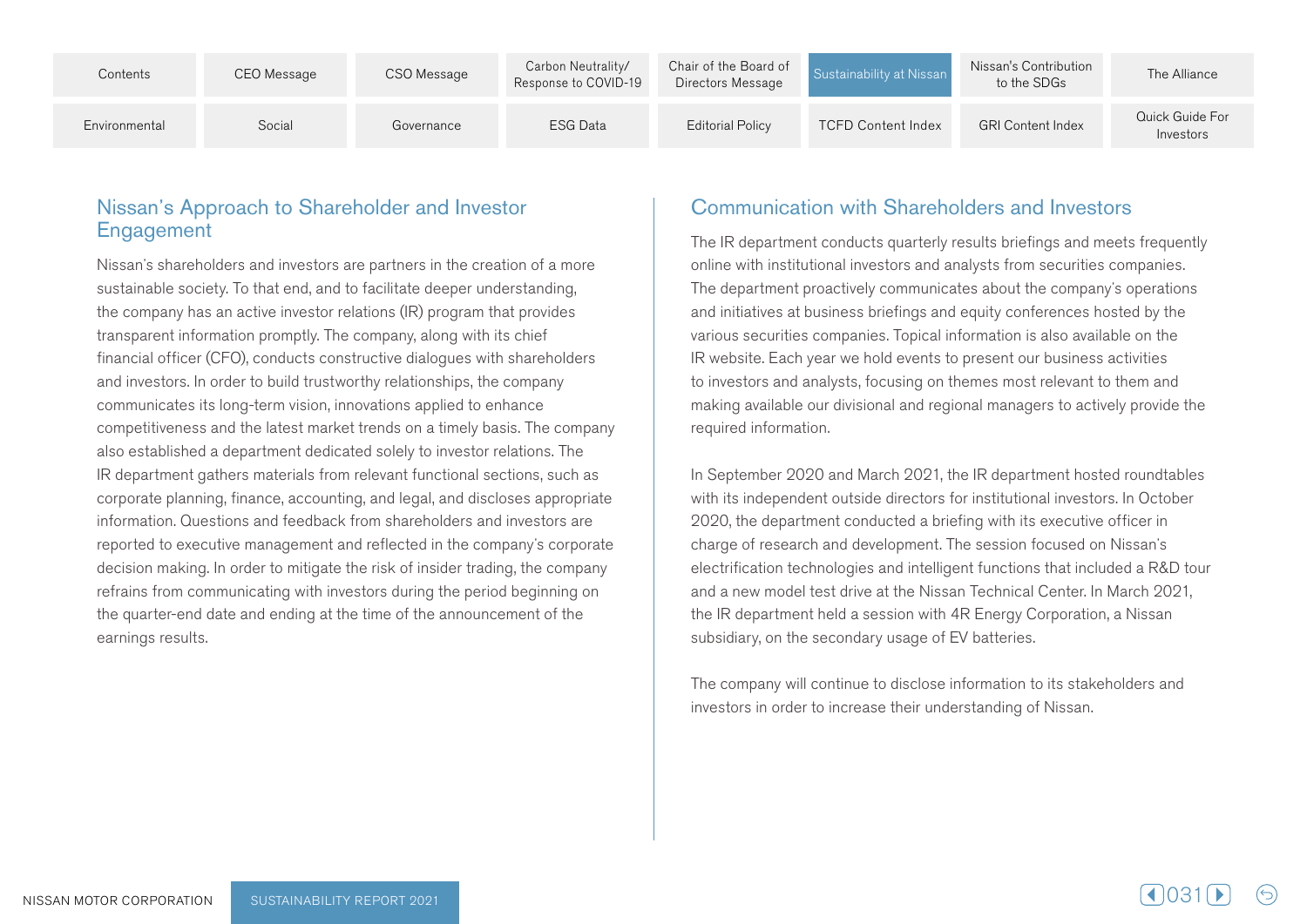| Contents      | CEO Message | CSO Message | Carbon Neutrality/<br>Response to COVID-19 | Chair of the Board of<br>Directors Message | Sustainability at Nissan  | Nissan's Contribution<br>to the SDGs | The Alliance                 |
|---------------|-------------|-------------|--------------------------------------------|--------------------------------------------|---------------------------|--------------------------------------|------------------------------|
| Environmental | Social      | Governance  | <b>ESG Data</b>                            | <b>Editorial Policy</b>                    | <b>TCFD Content Index</b> | <b>GRI Content Index</b>             | Quick Guide For<br>Investors |



# **Shareholders Meeting**

The General Meeting of Shareholders provides an opportunity for Nissan's executive management and its shareholders to communicate directly with each other. Through this meeting and other gatherings, the company aims to develop trust with its shareholders and enhance their understanding of Nissan.

The 121st Ordinary General Meeting of Shareholders was held at its global headquarters on June 29, 2020, and was attended by 295 shareholders.

\* Click here for more IR information. https://www.nissan-global.com/EN/IR/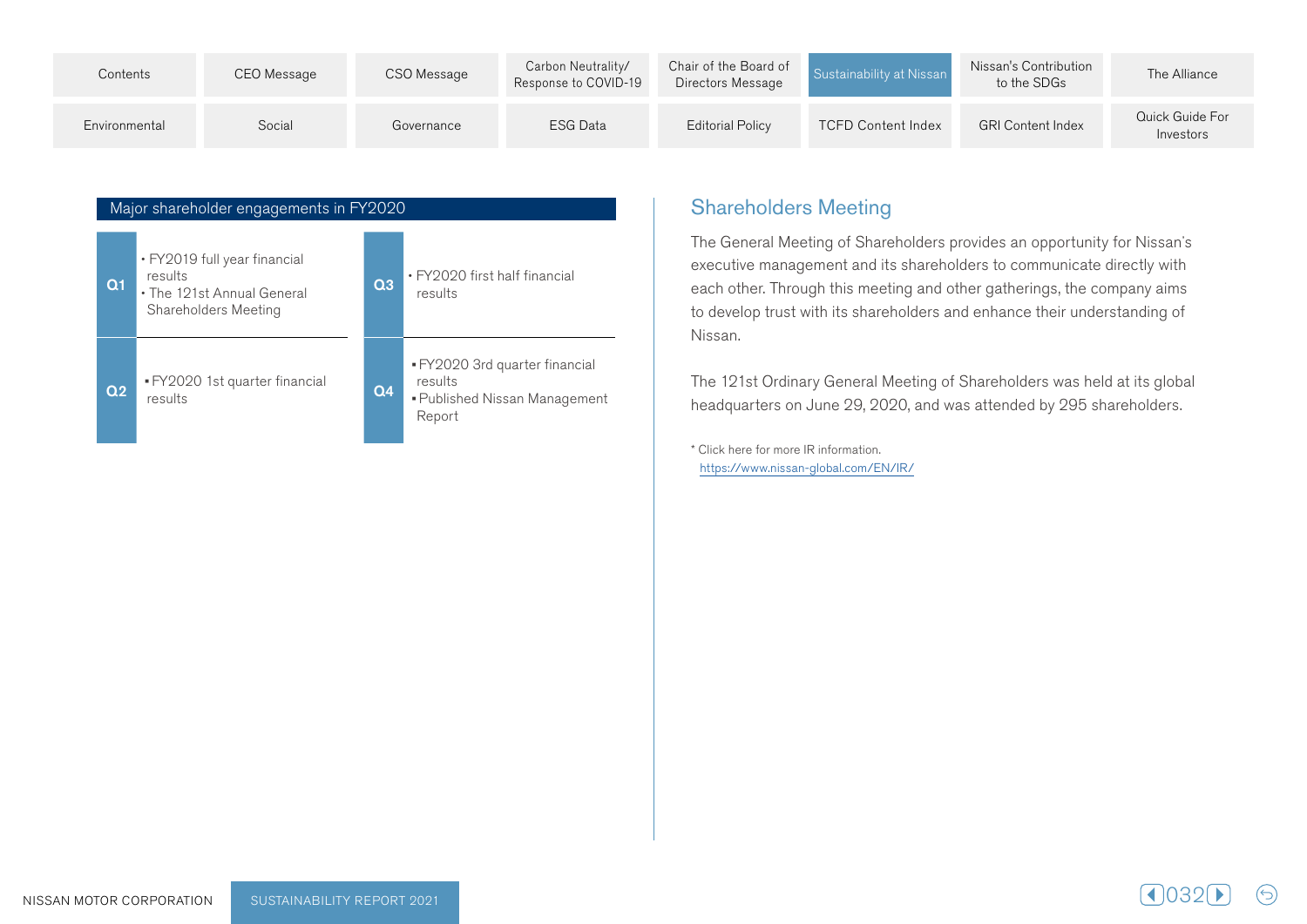| Contents      | CEO Message | CSO Message | Carbon Neutrality/<br>Response to COVID-19 | Chair of the Board of<br>Directors Message | Sustainability at Nissan  | Nissan's Contribution<br>to the SDGs | The Alliance                 |
|---------------|-------------|-------------|--------------------------------------------|--------------------------------------------|---------------------------|--------------------------------------|------------------------------|
| Environmental | Social      | Governance  | ESG Data                                   | <b>Editorial Policy</b>                    | <b>TCFD Content Index</b> | <b>GRI Content Index</b>             | Quick Guide For<br>Investors |

GRI103-3

INTERNAL EFFORTS TO PROMOTE

SUSTAINABILITY

Company-wide management of specific activities under Nissan's sustainability strategy, from setting goals to monitoring progress, is the responsibility of the Global Sustainability Steering Committee chaired by the company's Chief Sustainability Officer (CSO). The committee meets biannually and includes management representatives from functions for each of the ESG areas. Each function is responsible for advancing its own activities and progress is reported to the committee. Nissan implements the PDCA (plan, do, check, act) cycle in pursuit of improved sustainability performance. As in past years, two committee meetings were held in fiscal 2020.

GRI102-11 GRI102-26 GRI102-27 GRI102-28 GRI102-31 GRI102-32 GRI102-36 GRI103-2

Discussions at the Global Sustainability Steering Committee are reported making body, which then uses that information to make decisions on and proposed to the Executive Committee (EC), Nissan's highest decisionsustainability policies and future initiatives.

Nissan's Sustainability Decision-Making Process



### Executives' roles on sustainability and its performance assessment

Top managements including executive officers are expected to create corporate and social value to realize Corporate purpose "Driving innovation" to enrich people's lives".

The compensation reflects whether the company's response to the sustainability issues meets the expectation from the society.

·KPI for Environment: External rating for climate action ·KPI for Social: External rating for human rights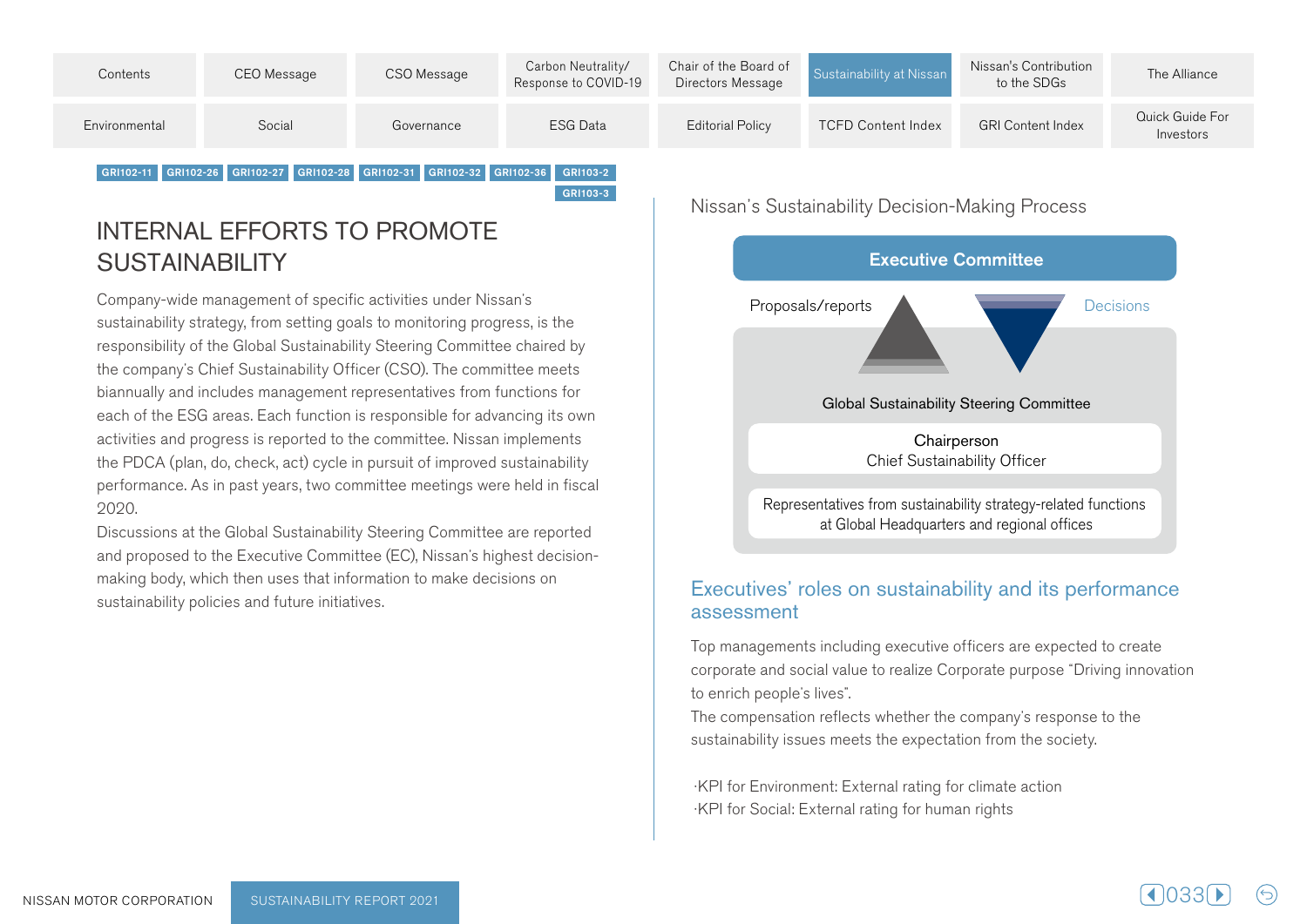| Contents      | CEO Message | CSO Message | Carbon Neutrality/<br>Response to COVID-19 | Chair of the Board of<br>Directors Message | Sustainability at Nissan  | Nissan's Contribution<br>to the SDGs | The Alliance                 |
|---------------|-------------|-------------|--------------------------------------------|--------------------------------------------|---------------------------|--------------------------------------|------------------------------|
| Environmental | Social      | Governance  | <b>ESG Data</b>                            | <b>Editorial Policy</b>                    | <b>TCFD Content Index</b> | <b>GRI Content Index</b>             | Quick Guide For<br>Investors |

#### GRI102-47 GRI103-2 GRI103-3

# LONG-TERM VISION AND GOALS FOR 2022

In promoting its sustainability strategy, Nissan Sustainability 2022, Nissan has established goals that must be achieved by 2022 in accordance with initiatives for each of the ESG (Environmental, Social and Governance) aspects. The 2022 goals are an important milestone towards realizing our Long-Term Vision, which were developed based on consideration of opportunities and issues in our business operations, as well as societal expectations and issues.

Additionally, Nissan has set the new goal for achieving carbon neutrality across the entire life cycle of its products by 2050. As part of this effort, by the early 2030s every all-new Nissan vehicle offering in key markets will be .electrified

In achieving its goals for each of the initiatives and realizing our Long-Term Vision, we are aiming to achieve both our own sustainable growth and the sustainable development of society.

Approach to Nissan's Long-Term Vision and Goals for 2022



### Long-Term Vision Initiatives and Main Goals for 2022

| <b>Activities</b><br>within<br>ESG |                        | Long-Term Vision                                                                                                                                                                    | Main Goals for 2022                                                                                                                                                                                                                                                                                                            |
|------------------------------------|------------------------|-------------------------------------------------------------------------------------------------------------------------------------------------------------------------------------|--------------------------------------------------------------------------------------------------------------------------------------------------------------------------------------------------------------------------------------------------------------------------------------------------------------------------------|
|                                    | future generations     |                                                                                                                                                                                     | Manage the environmental dependence/impact caused by our operations and<br>products to a level that can be absorbed by nature, and pass on rich natural capital to                                                                                                                                                             |
|                                    | Climate change         | Achieve carbon<br>neutrality by 2050<br>across the life cycle<br>of its products<br>· By the early 2030s<br>all new vehicles<br>offering in major<br>markets will be<br>electrified | · Product CO <sub>2</sub> emissions reduction:<br>40% reduction of CO <sub>2</sub> emissions<br>from new cars (vs. FY2000; JPN, U.S.,<br>Europe, China)<br>Overall reduction of CO <sub>2</sub> emissions<br>from corporate activities: 30%<br>reduction of CO <sub>2</sub> emissions per<br>vehicle sold (vs. FY2005; global) |
| Environmental                      | Resource<br>dependency | Zero new material<br>resource use<br>· Using materials that<br>do not rely on newly<br>mined resources for<br>70% of the materials<br>used in each vehicle<br>in 2050               | New resource usage minimization<br>· Reduce new natural resource usage<br>by 30% per vehicle                                                                                                                                                                                                                                   |
|                                    | Air quality            | Zero impact                                                                                                                                                                         | · Cabin air quality improvement:<br>Promote research on technical<br>solutions<br>· Reduce VOC from MFG: Promote<br>reduction of VOC per paint area (vs.<br>FY2010)                                                                                                                                                            |
|                                    | Water scarcity         | Zero stress                                                                                                                                                                         | · Water withdrawal reduction<br>(manufacturing) : 21% reduction of<br>water withdrawal per global production<br>(vs. FY2010)                                                                                                                                                                                                   |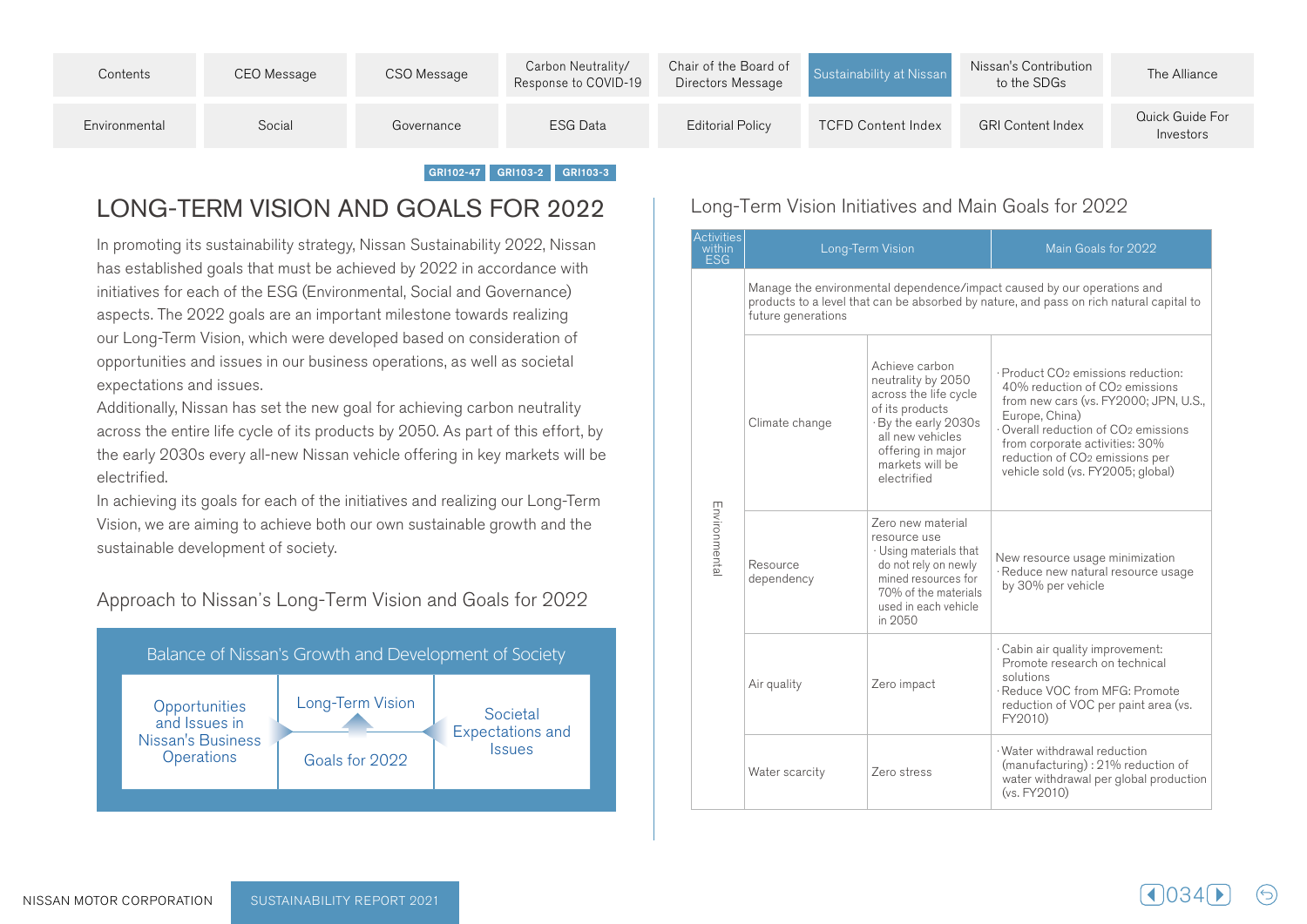| Contents      | CEO Message | CSO Message | Carbon Neutrality/<br>Response to COVID-19 | Chair of the Board of<br>Directors Message | Sustainability at Nissan  | Nissan's Contribution<br>to the SDGs | The Alliance                 |
|---------------|-------------|-------------|--------------------------------------------|--------------------------------------------|---------------------------|--------------------------------------|------------------------------|
| Environmental | Social      | Governance  | <b>ESG Data</b>                            | <b>Editorial Policy</b>                    | <b>TCFD Content Index</b> | <b>GRI Content Index</b>             | Quick Guide For<br>Investors |

| <b>Activities</b><br>within<br>FSG |                            | Long-Term Vision                                                                                                                                                                                                                                                                                                                                 |                                                                                                                                                                                                            | Main Goals for 2022                                                                                                                                                                                                                                                                |  |  |
|------------------------------------|----------------------------|--------------------------------------------------------------------------------------------------------------------------------------------------------------------------------------------------------------------------------------------------------------------------------------------------------------------------------------------------|------------------------------------------------------------------------------------------------------------------------------------------------------------------------------------------------------------|------------------------------------------------------------------------------------------------------------------------------------------------------------------------------------------------------------------------------------------------------------------------------------|--|--|
| Social                             | Traffic<br>safety          | Reduce the number of fatalities involving<br>Nissan vehicles to virtually zero                                                                                                                                                                                                                                                                   |                                                                                                                                                                                                            | 75% reduction from 1995 levels in<br>fatalities involving Nissan vehicles by 2020                                                                                                                                                                                                  |  |  |
|                                    | and inclusion<br>Diversity | Achieve sustainable development by creating<br>innovation through building an inclusive<br>organization where individual employees<br>with diverse backgrounds in terms of race,<br>nationality, gender, religion, disability, age, place<br>of origin, gender identity and sexual orientation<br>can demonstrate their potential to the fullest |                                                                                                                                                                                                            | Improvement in ratio of women in<br>managerial positions<br>· Global: 16% by 2023<br>· Japan: 13% by 2023                                                                                                                                                                          |  |  |
|                                    | Quality                    | Product quality                                                                                                                                                                                                                                                                                                                                  | Strive for top-level quality from the customer's perspective                                                                                                                                               |                                                                                                                                                                                                                                                                                    |  |  |
|                                    |                            | Sales and<br>service quality                                                                                                                                                                                                                                                                                                                     | Achieve top-level quality in all focus markets and maintain top-<br>level quality for sales and service over the longer term                                                                               |                                                                                                                                                                                                                                                                                    |  |  |
|                                    | Supply                     | Aim to establish a<br>sustainable supply<br>chain with due regard<br>to the environment<br>and human rights                                                                                                                                                                                                                                      | · All of our suppliers follow Renault-Nissan CSR Guidelines for<br>Suppliers<br>Aim to reduce our collective environmental footprint through<br>environmental data survey and collaboration with suppliers |                                                                                                                                                                                                                                                                                    |  |  |
|                                    | Employees                  | Learning and<br>development                                                                                                                                                                                                                                                                                                                      | Nurture an ability to<br>cope with a range<br>of potential future<br>developments                                                                                                                          | Create a continuous learning culture at<br>Nissan by:<br>· Launching an integrated development<br>framework<br>Optimization of Leadership<br>Development Programs<br>· Providing digital solutions to realize<br>"anytime, anywhere learning" utilizing<br>great digital solutions |  |  |
|                                    |                            | Occupational safety<br>and health                                                                                                                                                                                                                                                                                                                | Realize zero-<br>accidents, zero-<br>illnesses and a safe<br>workplace                                                                                                                                     | Currently adjusting FY2022 targets<br>based on new method for aggregating<br>the accident frequency rate; the short-<br>term goal this fiscal year is to remain at<br>or under the previous fiscal year rate of<br>frequency                                                       |  |  |
|                                    | engagement<br>Community    | Realize a cleaner, safer and more inclusive<br>society                                                                                                                                                                                                                                                                                           |                                                                                                                                                                                                            | All regions are executing philanthropy<br>programs for strategic areas, such as<br>"zero emission," "zero fatality" and "zero<br>inequality"                                                                                                                                       |  |  |

| <b>Activities</b><br>within<br><b>ESG</b> |                    | Long-Term Vision                                                                                                                                                                                       | Main Goals for 2022                                                                                                                                                                                                                        |  |  |
|-------------------------------------------|--------------------|--------------------------------------------------------------------------------------------------------------------------------------------------------------------------------------------------------|--------------------------------------------------------------------------------------------------------------------------------------------------------------------------------------------------------------------------------------------|--|--|
| Governanc                                 | Compliance         | A fully functioning framework for the<br>prevention of conduct violations and for<br>compliance at Nissan globally                                                                                     | · Enhance monitoring of each<br>compliance risk area, and establish<br>framework to oversee progress of<br>each monitoring activity<br>· Enhance third-party compliance<br>system to ensure entire Nissan<br>business process is compliant |  |  |
|                                           | management<br>Risk | Achieve benchmark levels for maintenance<br>and enhancement of information security,<br>prevention of information leaks, damage<br>limitation and maintenance of transparency<br>in the event of leaks | Achieve benchmark levels for<br>maintenance and enhancement of<br>information security in each area,<br>including new environments and areas                                                                                               |  |  |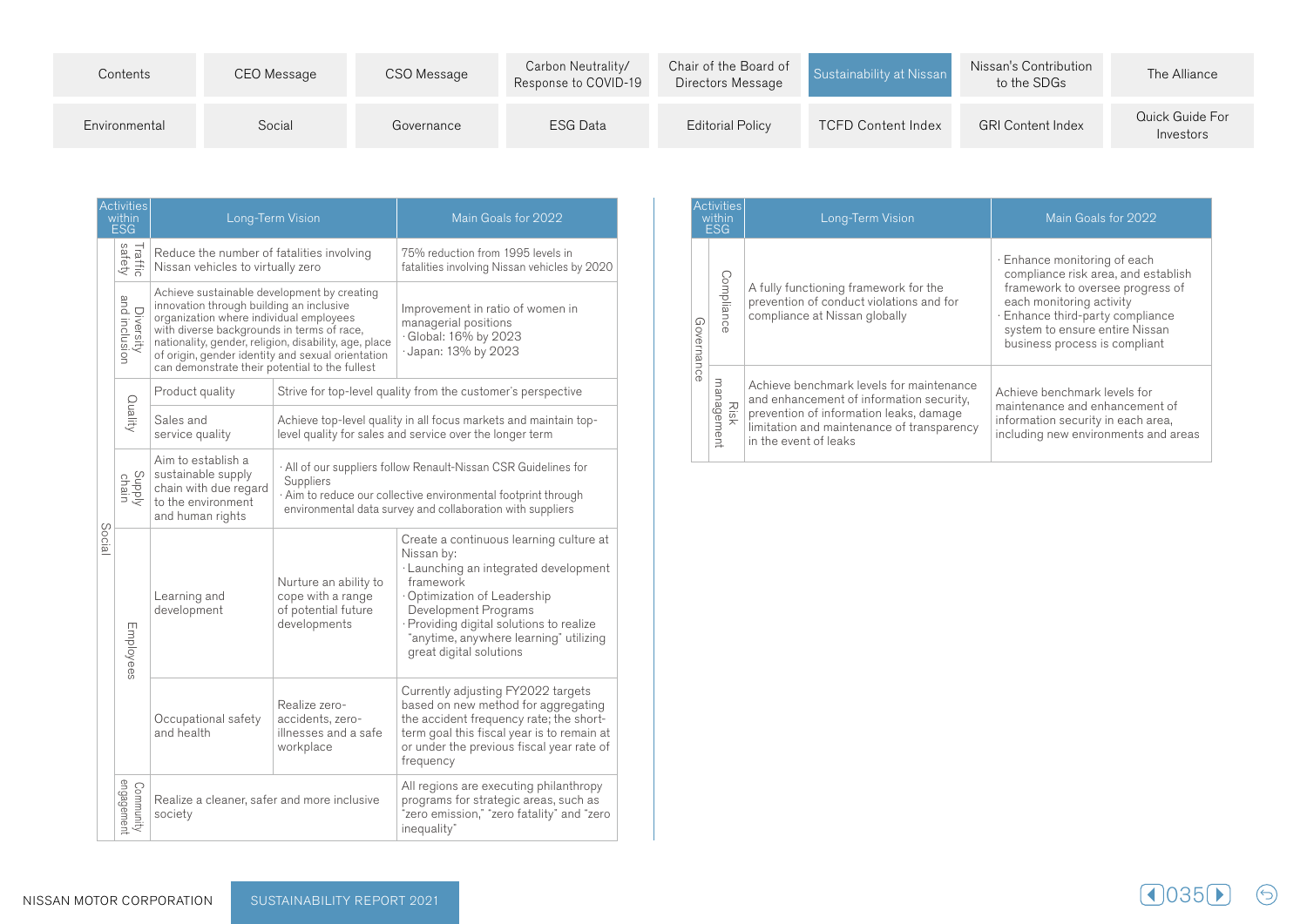

# MANAGING THE ADVANCEMENT OF SUSTAINABILITY

# PDCA Cycle to Promote Sustainability

At Nissan, sustainability activities are promoted through the PDCA (plan, do, check, act) cycle. After the Global Sustainability Steering Committee and Executive Committee (EC) decide the overall direction on sustainability initiatives, progress on activities is managed, societal views are incorporated into corporate activities, and external trends are analyzed.

# PDCA Cycle